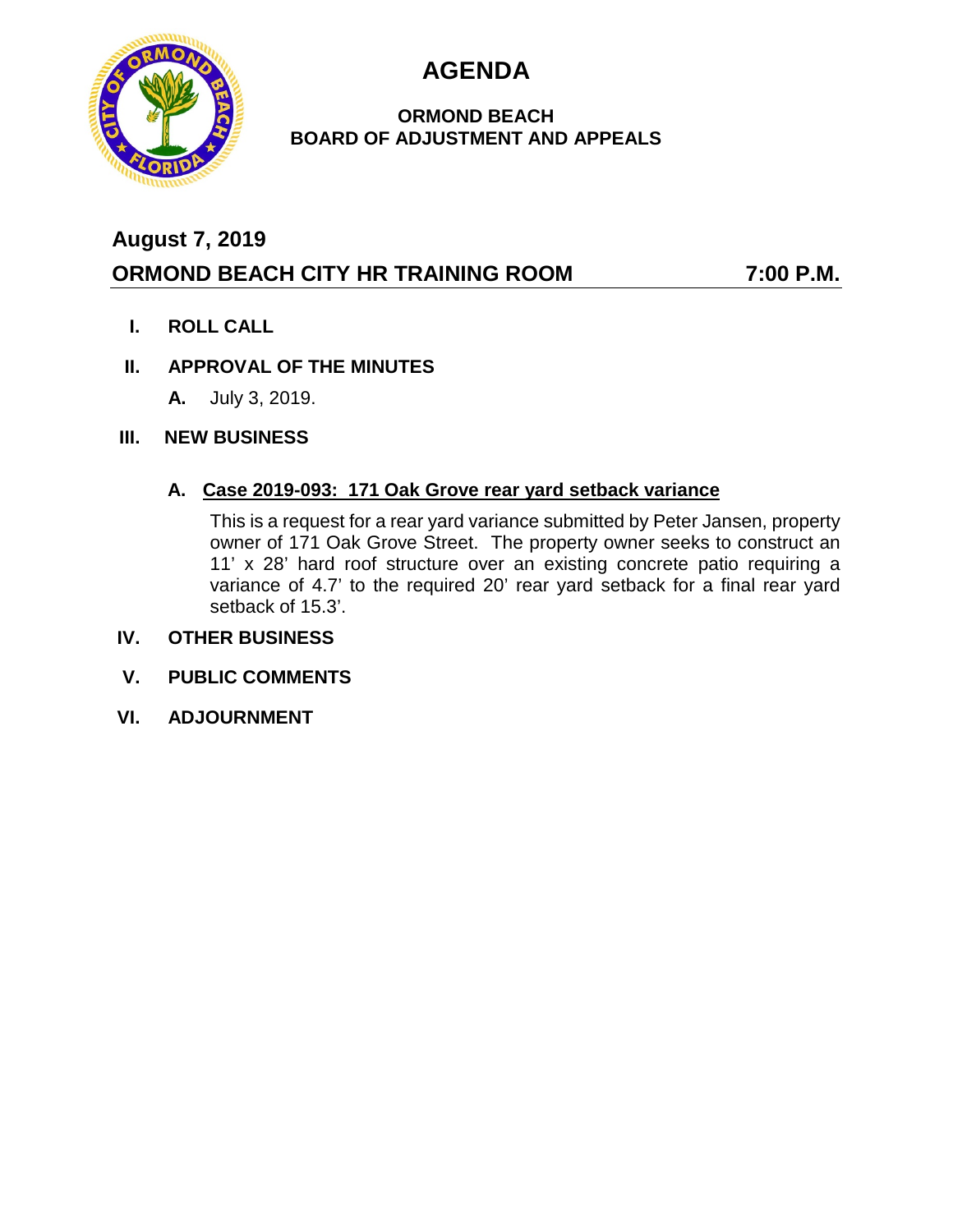### **MINUTES**

### **BOARD OF ADJUSTMENT**

#### **July 03, 2019 7:00 p.m.**

#### **Commission Chambers**

22 South Beach Street Ormond Beach, Florida

### **I. ROLL CALL**

Members Present Staff Present

Roger Strcula Dennis McNamara

Stan Driscoll Becky Weedo, Senior Planner Fred Heyne **Ann-Margret Emery, Deputy City Attorney** Brian Nave Marcella Miller, Minutes Technician

### **II. APPROVAL OF THE MINUTES**

#### **A. May 1, 2019**

Mr. McNamara asked if there were any corrections to the May 1, 2019 minutes. Hearing none, vote was called, and the minutes were unanimously approved.

### **III. NEW BUSINESS**

### **A. Case No. 2019-088: 53 Wilmette Avenue, Side Yard Setback Variances**

Ms. Becky Weedo, Senior Planner, stated that case number 2019-088: 53 Wilmette Avenue, is a variance request to allow the construction of a new single family home requiring two variances. One variance is a 5-foot variance from the required west side yard setback of 10 feet, for a final west side yard setback of 5 feet. The second variance is a 5-foot variance from the required combined yard setbacks of 20 feet for a final combined side yard setback of 15 feet. She continued that the lot is 50 feet wide, by 200 feet deep and is part of the Ormond Terrace subdivision, originally platted in 1924. In the R-3 zoning district, the minimum lot width is 75 feet, and the minimum side setback is 8 feet on one side, with a combined total side setback of 20 feet. Ms. Weedo added that per the property appraiser's records the original house was built in 1924, approximately 1,136 square feet. The home has been found unsafe so the owner has been in the process of demolishing the dilapidated structure. Ms. Weedo stated that the new home is proposed to be approximately 2,450 square feet, one-story with a two-car garage. The minimum square footage in the R-3 zoning district for one-story type C homes is 1,150 square feet, therefore the home will be meeting the minimum floor area requirements. The new home will be located in line with the abutting homes. The east side setback will not change, maintaining 10 feet, and the west side setback is proposed to be 5 feet instead of the previous 9.2 feet. Ms. Weedo explained that the lot is deep and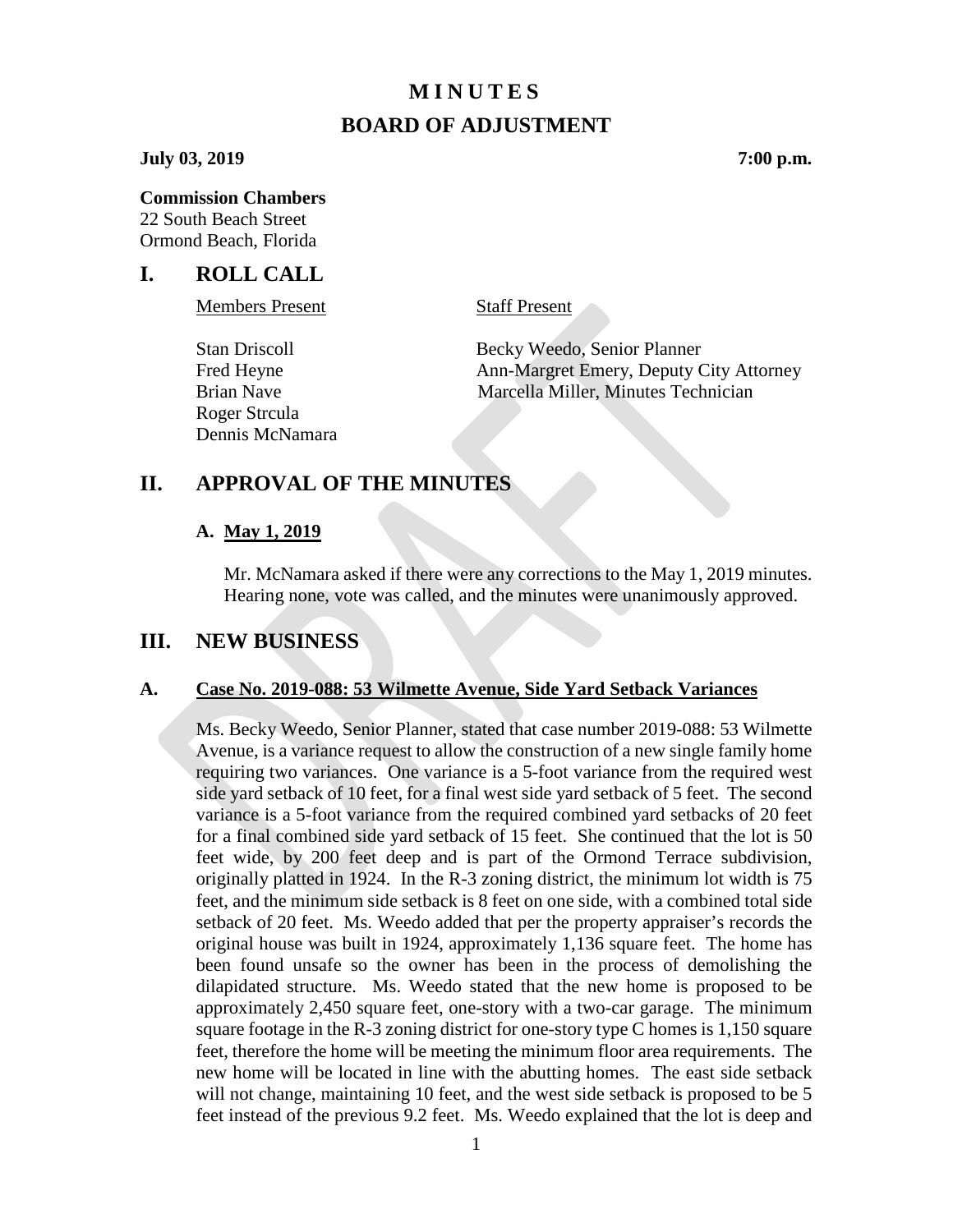the property owner has an option of building a longer home, however there are several mature trees that the owners are interested in preserving. The house on the east of 47 Wilmette Avenue is a two-story house with a building width of 35 feet as well. The owner has obtained signatures in favor of the variance requests from the abutting neighbors to the north (rear). The abutting neighbors on the east and west sides of the house signed against the variance request. Ms. Weedo stated that staff recommends approval of the requested west side setback of 5 feet and the combined side yard setback of 15 feet.

Mr. Nave asked Ms. Weedo about the property mentioned prior that is also 35 feet wide and if their lots are the same width, with 15 feet on one side and 5 feet on the other side. Ms. Weedo replied she wasn't sure of the exact side setback dimensions but the combined side yard setback would be the same since most of the neighborhood has 50 foot wide platted lots.

Mr. Driscoll asked Ms. Weedo about the current Land Development Code and how it contemplates a 20 foot combined setback, based on a 75 foot lot width. He asked if all of the homes in the Ormond Terrace subdivision are in a similar situation to Eleanor Village, and if the Planning Commission can fix being that there are a lot of 50 foot lots that came into the City and from there change the setback requirements for them. He continued that this would save all of the homeowners the expense of coming to the BOAA Board. Ms. Weedo replied that she was not sure but that they are considered legal, non-conforming if they were constructed prior to the current setback requirements. Mr. Driscoll asked what the correct procedures are to ask the Planning Commission to review. Mr. McNamara commented that at one time setbacks were a percentage of the road frontage for smaller lots. He added that the purpose of the Board is to make adjustments as the Board sees fit. Ms. Ann-Margret Emery, Deputy City Attorney, stated that the first step would be for Planning Department staff to take a look at the matter and research the issue.

Mr. Nave clarified that the subject is a non-conforming lot and that a conforming lot in R-3 is considered 75 feet wide. Ms. Weedo agreed. Mr. Nave then asked how the lot got in the R-3 if it is non-conforming. Ms. Weedo answered that there are no zoning districts that have minimum lot requirements less than 75 feet. Mr. Nave asked if all of the lots are 50 feet. Ms. Weedo replied yes and that those in the Ormond Terrace subdivision are because they were all platted in the 1920's.

Mr. Heyne asked Ms. Weedo about the mature trees in the front yard and if approved if they would be protected. Mr. Josif Atanasoski, 651 Woodview Drive, co-owner of the said property answered that there would be no trees removed. Mr. Atanasoski expressed that it would be better for the City of Ormond Beach if the City looked at the older 50 foot lot homes and the fact that homeowners like to repair them as they age. Mr. McNamara asked the homeowner why he did not choose to repair the house instead. Mr. Atanasoski replied that the house was dilapidated. Ms. Weedo explained that the house was initially owned by a woman that passed away and went into foreclosure and was abandoned for a few years. She continued that when she spoke to the neighbors that objected to the variance, they were thrilled that the house was being demolished.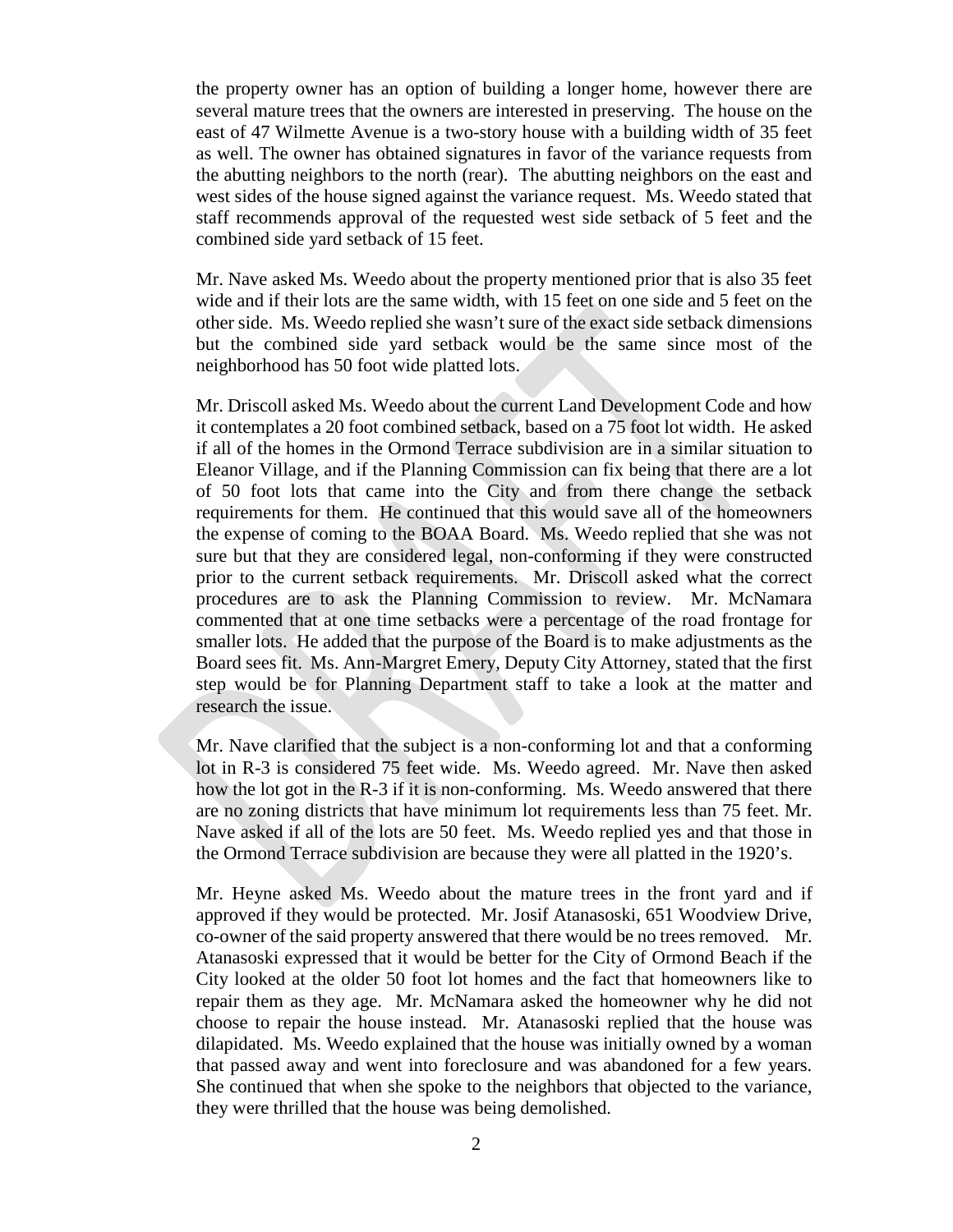Mr. McNamara stated that this is a public meeting and asked if anyone was interested in addressing the Board.

Rick Kupchunas, 67 Wilmette Avenue, directed his comment to the homeowner, expressing that the home was historical. He explained that the entire area is historical as well and worthwhile to be saved. He expressed his concern is that tearing down the home, rebuilding a new "cookie-cutter" home, in a location with older homes on both sides of it. Mr. Kupchunas stated that he follows the rules of Ormond Beach and the setbacks and believes that everyone else should as well. Mr. McNamara replied that the City and Planning Department does thorough research and has rules for demolishing homes. Mr. Kupchunas explained that the issue with the adjoining neighbors being happy that the house was being torn down is due to the fact that both neighbors were each interested in bidding on the property to increase their property from 50 foot to 75 foot each, splitting the 50 foot, but it did not work out. Mr. Kupchunas commented that he is not sure if the new house will fit in aesthetically. Ms. Emery replied that even if the home is deemed historic due to the age of it, it was deemed unsafe due to a combination of experts inspections; the building official, and the City Engineer deemed it that way as it is in danger of collapse. Mr. Kupchunas agreed with Ms. Emery and asked if that means it is okay to rebuild something. He continued that he knows people that own pieces of property and stated that they have a right to build on it to a certain degree. Ms. Emery replied yes and stated that there is nothing in the code that requires them to build it to a specific character or to match nearby homes. Mr. Kupchunas agreed. Mr. Nave stated that the Board is here to determine if the homeowner can build a wider house than is allowed by the ordinance.

Mr. Driscoll reassured Mr. Kupchunas that he has a valid concern and the issue could be discussed with the Planning Department, and would require change to the Land Development Code.

Ms. Weedo referenced designated landmark properties and the voluntary Lincoln District historic designation. She continued that anyone in the City if interested in making their home a significant historical property, can request to be placed on the list.

Mr. Kupchunas inquired about historic designations and regulations. Mr. McNamara explained the current meeting is for working on setbacks and advised Mr. Kupchunas if he was interested that he could attend the Historic Landmark Preservation Board meetings to get more insight on his Historic District inquiries. Mr. McNamara asked if there were any other questions and asked if anyone would like to make a motion.

**Mr. Driscoll moved to approve the variances for the side yard setbacks of 5 feet from the prescribed 10-foot on the west side, and secondarily 5-foot from the combined 20-foot requirement for Case No. 2019-088: 53 Wilmette Avenue. Mr. Strcula seconded the motion. Vote was called, and the motion was unanimously approved (5-0).**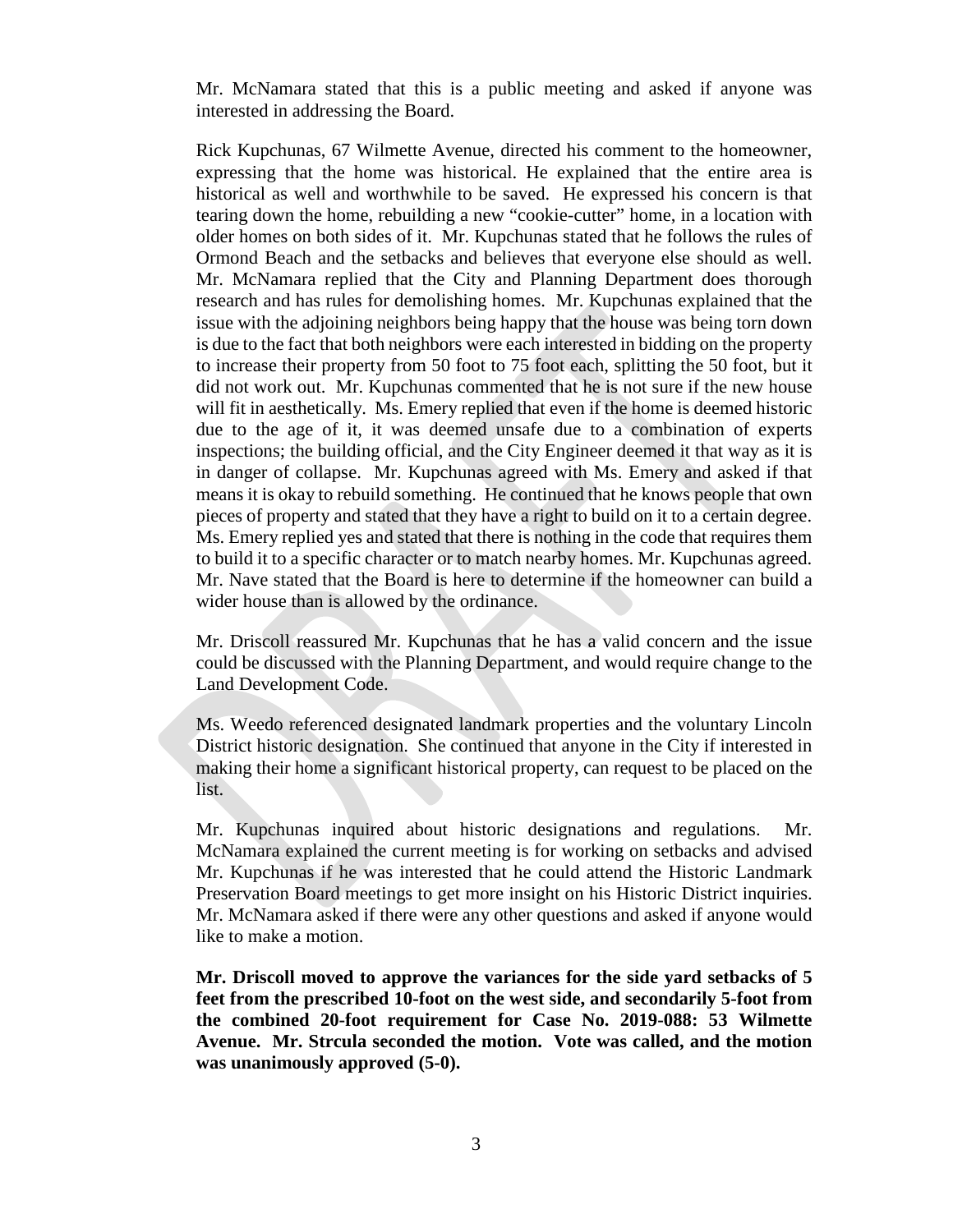Mr. McNamara stated that the variances were approved and directed for the homeowner to get with the Building Department within 30 days for assistance. The variance will expire in 1 year.

### **IV. OTHER BUSINESS**

There was no other business.

# **V. PUBLIC COMMENTS**

There were no public comments.

# **VI. ADJOURNMENT**

The meeting was adjourned at 7:25 p.m.

Respectfully submitted,

Becky Weedo, Senior Planner

 $\mathcal{L}=\mathcal{L}=\mathcal{L}=\mathcal{L}=\mathcal{L}=\mathcal{L}=\mathcal{L}=\mathcal{L}=\mathcal{L}=\mathcal{L}=\mathcal{L}=\mathcal{L}=\mathcal{L}=\mathcal{L}=\mathcal{L}=\mathcal{L}=\mathcal{L}=\mathcal{L}=\mathcal{L}=\mathcal{L}=\mathcal{L}=\mathcal{L}=\mathcal{L}=\mathcal{L}=\mathcal{L}=\mathcal{L}=\mathcal{L}=\mathcal{L}=\mathcal{L}=\mathcal{L}=\mathcal{L}=\mathcal{L}=\mathcal{L}=\mathcal{L}=\mathcal{L}=\mathcal{L}=\mathcal{$ 

ATTEST:

 $\mathcal{L}=\mathcal{L}=\mathcal{L}=\mathcal{L}=\mathcal{L}=\mathcal{L}=\mathcal{L}=\mathcal{L}=\mathcal{L}=\mathcal{L}=\mathcal{L}=\mathcal{L}=\mathcal{L}=\mathcal{L}=\mathcal{L}=\mathcal{L}=\mathcal{L}=\mathcal{L}=\mathcal{L}=\mathcal{L}=\mathcal{L}=\mathcal{L}=\mathcal{L}=\mathcal{L}=\mathcal{L}=\mathcal{L}=\mathcal{L}=\mathcal{L}=\mathcal{L}=\mathcal{L}=\mathcal{L}=\mathcal{L}=\mathcal{L}=\mathcal{L}=\mathcal{L}=\mathcal{L}=\mathcal{$ Dennis McNamara, Chairman

*Minutes prepared by Marcella Miller.*

Pursuant to section 286-0105, Florida Statutes, if any person decides to appeal any decision made by the board of adjustment with respect to any matter considered at this public meeting, such person will need a record of the proceedings and for such purpose, such person may need to ensure that a verbatim record of the proceedings is made, including the testimony and evidence upon which the appeal is to be based.

All persons appealing to the board of adjustment must be present, or represented at the public hearing scheduled for the consideration of his request. Failure to be present or to be represented, results in the automatic refusal by this board to grant permission for any variance. In order to allow the meeting to proceed in an orderly fashion, the board, by motion, may limit the time allowed for remarks concerning a specific agenda item to a maximum of thirty (30) minutes for city staff, the designated representative of the applicant and the designated representative of any organized group and to five (5) minutes for members of organizations and other individual speakers. Additional time shall be allowed to respond to questions from the board.